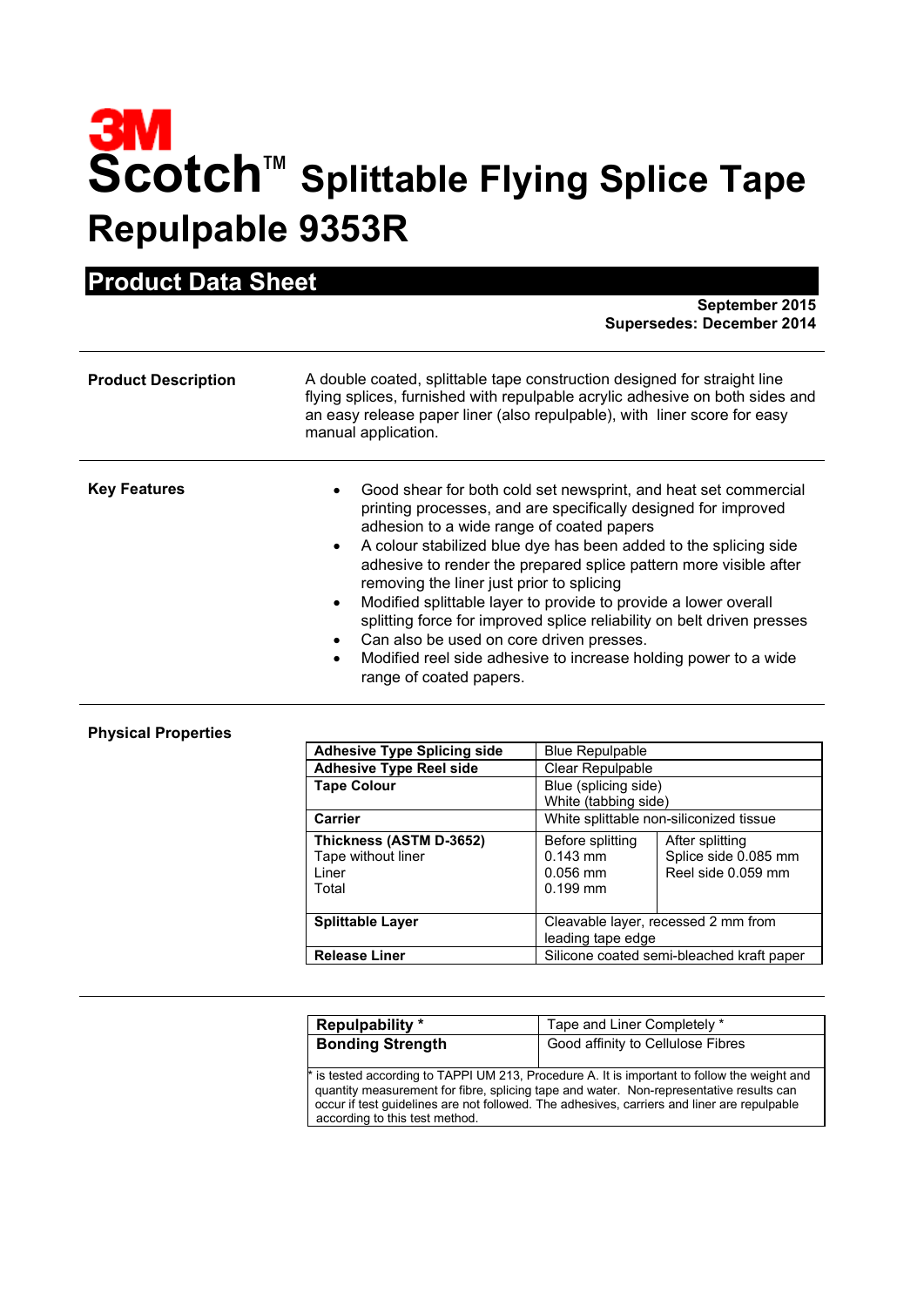| <b>Applications</b>                                                                                                                                                                                                                            | Designed for: Flying splice of paper webs in the printing industry                                                                                                                                                                                                                                                                                                                                                                                                                                                                                                                                                                                                                                                                                                                                                                                    |  |
|------------------------------------------------------------------------------------------------------------------------------------------------------------------------------------------------------------------------------------------------|-------------------------------------------------------------------------------------------------------------------------------------------------------------------------------------------------------------------------------------------------------------------------------------------------------------------------------------------------------------------------------------------------------------------------------------------------------------------------------------------------------------------------------------------------------------------------------------------------------------------------------------------------------------------------------------------------------------------------------------------------------------------------------------------------------------------------------------------------------|--|
|                                                                                                                                                                                                                                                | Flying splice of paper webs in newsprint, offset litho, gravure and flexographic<br>printing processes. The splittable layer has been modified to provide a lower<br>overall splitting force for improved splice reliability on belt driven presses. This<br>product can also be used on core driven presses                                                                                                                                                                                                                                                                                                                                                                                                                                                                                                                                          |  |
| <b>Storage</b>                                                                                                                                                                                                                                 | 3M™ Splittable Flying Splice Tape Repulpable 9353R should be stored in the<br>original carton at 18 - 25°C and 45 - 55 % Relative Humidity or refrigerated in<br>the original carton for maximum shelf life.<br>If the product is refrigerated, it should be allowed to warm to a temperature of<br>at least 21°C before using.<br>It is recommended that the protective liner be removed just prior to splicing,<br>rather than leaving paper rolls with prepared splice patterns in storage without<br>the protective liner.                                                                                                                                                                                                                                                                                                                        |  |
| <b>Shelf Life</b>                                                                                                                                                                                                                              | 12 months from date of manufacture by 3M when stored in the original carton.                                                                                                                                                                                                                                                                                                                                                                                                                                                                                                                                                                                                                                                                                                                                                                          |  |
| <b>Precautionary Information</b>                                                                                                                                                                                                               | Refer to product label and Material Safety Data Sheet for health and safety<br>information before using the product.<br>For information please contact your local 3M Office.<br>www.3M.com                                                                                                                                                                                                                                                                                                                                                                                                                                                                                                                                                                                                                                                            |  |
| <b>For Additional Information</b>                                                                                                                                                                                                              | To request additional product information or to arrange for sales<br>assistance, please call your local sales representative.<br>Address correspondence to: 3M                                                                                                                                                                                                                                                                                                                                                                                                                                                                                                                                                                                                                                                                                        |  |
| <b>Important Notice</b>                                                                                                                                                                                                                        | All statements, technical information and recommendations contained in this<br>document are based upon tests or experience that 3M believes are reliable.<br>However, many factors beyond 3M's control can affect the use and<br>performance of a 3M product in a particular application, including the<br>conditions under which the product is used and the time and environmental<br>conditions in which the product is expected to perform. Since these factors are<br>uniquely within the user's knowledge and control, it is essential that the user<br>evaluate the 3M product to determine whether it is fit for a particular purpose<br>and suitable for the user's method or application. All questions of liability<br>relating to this product are governed by the terms of the sale subject, where<br>applicable, to the prevailing law. |  |
| Values presented have been determined by standard test methods and are average values not to be used for specification<br>purposes. Our recommendations on the use of our products are based on tests believed to be reliable but we would ask |                                                                                                                                                                                                                                                                                                                                                                                                                                                                                                                                                                                                                                                                                                                                                                                                                                                       |  |
| that you conduct your own tests to determine their suitability for your applications.                                                                                                                                                          |                                                                                                                                                                                                                                                                                                                                                                                                                                                                                                                                                                                                                                                                                                                                                                                                                                                       |  |

This is because 3M cannot accept any responsibility or liability direct or consequential for loss or damage caused as a result of our recommendations.

3M is a trademark the 3M Company.